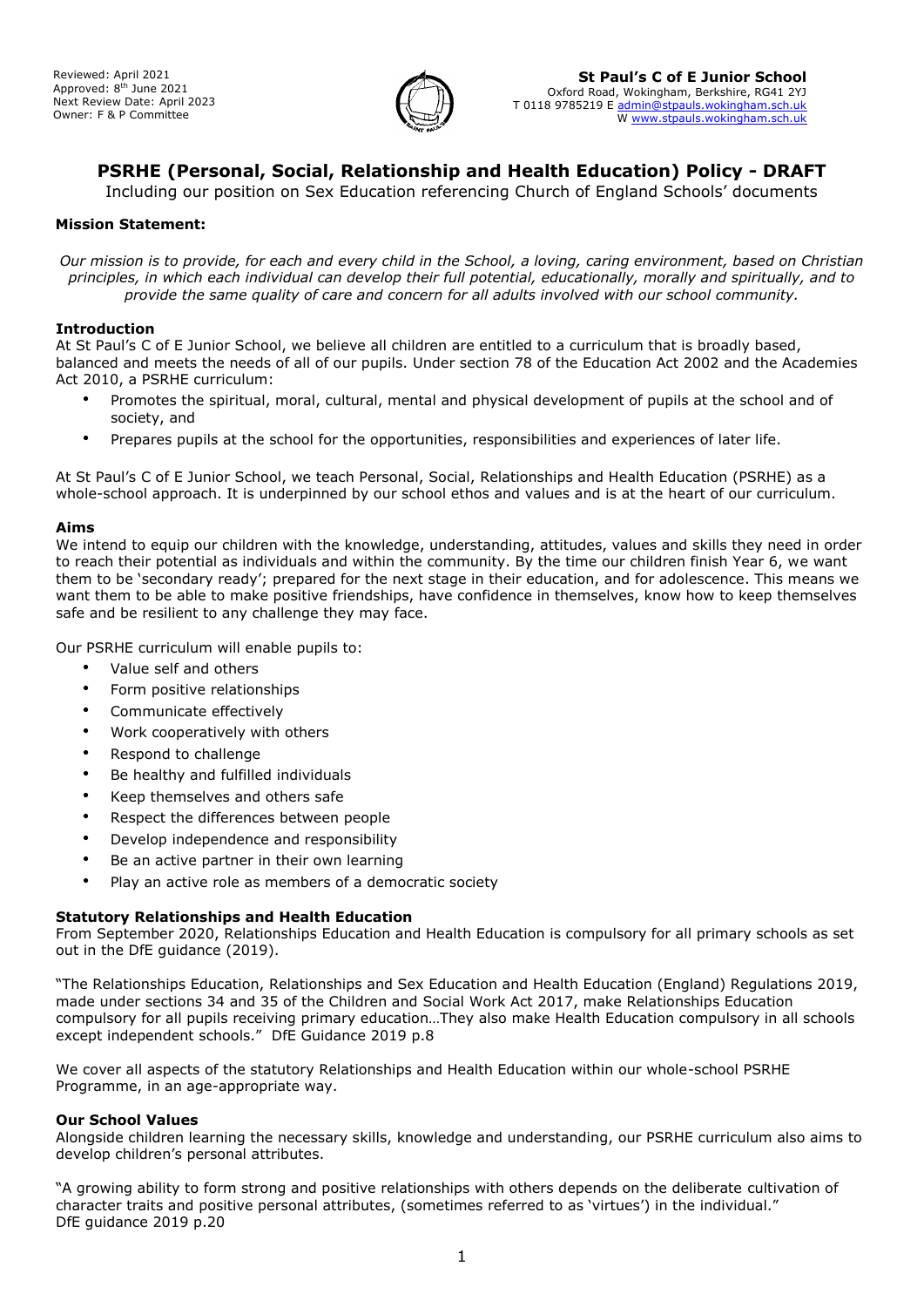Our aims and intent for this part of our PSRHE curriculum are derived from our core values which underpin our school ethos, guide the actions of our staff and children and bind us together as a strong community.

- We are caring and we are kind.
- We are always ready to learn.
- We are determined and we are resilient.
- We embrace difference and diversity.
- We have a voice and we listen to others.
- We encourage and we cooperate.
- We contribute positively to our community.
- We are environmentally responsible.

We believe that fostering these values is vitally important for our children, in order for them to be an effective member of the community in later life. We deliver regular whole-school assemblies on these values. There are links to each of them in our Jigsaw topics throughout the year which allows children the opportunity to expand their understanding and reflect on their behaviour with regards to these attributes. They are also embedded within all the subjects in our curriculum, giving children further opportunities to practise and develop these skills.

#### **Whole School Approach**

At St Paul's C of E Junior School, we have chosen to deliver Personal, Social, Relationships and Health Education using a commercial scheme of work entitled 'Jigsaw', which is a mindful approach to PSRHE. We believe it offers us a comprehensive and age-appropriate scheme of work and brings consistency and progression to their learning.

Jigsaw covers all areas of PSRHE for the primary phase including statutory Relationships and Health Education. At our school we have also chosen to teach non-statutory content; Sex Education, in the context of coping positively with change. This is taught sensitively in an age-appropriate way, taking account of our Schools' distinctive Christian character.

| <b>Term</b>      | <b>Puzzle (Unit)</b>      | Content                                                                                                                                       |
|------------------|---------------------------|-----------------------------------------------------------------------------------------------------------------------------------------------|
| Autumn 1:        | Being Me in My<br>World   | Includes understanding my own identity and how I fit well in the class,<br>school and global community. Jigsaw Charter established.           |
| Autumn 2:        | Celebrating<br>Difference | Includes anti-bullying (cyber and homophobic bullying included) and<br>understanding                                                          |
| <b>Spring 1:</b> | Dreams and Goals          | Includes goal-setting, aspirations, who do I want to become and what<br>would I like to do for work and to contribute to society              |
| <b>Spring 2:</b> | Healthy Me                | Includes drugs and alcohol education, self-esteem and confidence as<br>well as healthy lifestyle choices, sleep, nutrition, rest and exercise |
| Summer 1:        | Relationships             | Includes understanding friendship, family and other relationships,<br>conflict resolution and communication skills, bereavement and loss      |
| Summer 2:        | Changing Me               | Includes Relationships and Sex Education in the context of coping<br>positively with change                                                   |

The table below gives the learning theme of each of the six Puzzles (units) and these are taught across the school; the learning deepens and broadens every year. An overview of the Jigsaw programme can also be found on our school website.

The Jigsaw scheme supports both the 'Personal Development' and 'Behaviour and Attitude' aspects required under the Ofsted Inspection Framework, as well as significantly contributing to the school's Safeguarding and Equality Duties, the Government's British Values agenda and the SMSC (Spiritual, Moral, Social, Cultural) development opportunities provided for our children.

#### **How is PSRHE organised?**

Our PSRHE lessons, using the Jigsaw programme, bring together PSRHE Education, emotional literacy, social skills and spiritual development in a comprehensive scheme of learning. There is a whole school approach, with all year groups working on the same topic at the same time, at an age-appropriate level. We use a variety of teaching styles to cater for all children's needs and will differentiate when necessary. Each class will be timetabled to have a 45-minute PSRHE lesson once a week. It will always be taught by the class teacher who has the necessary knowledge of the children to be able to deal with sensitive topics appropriately.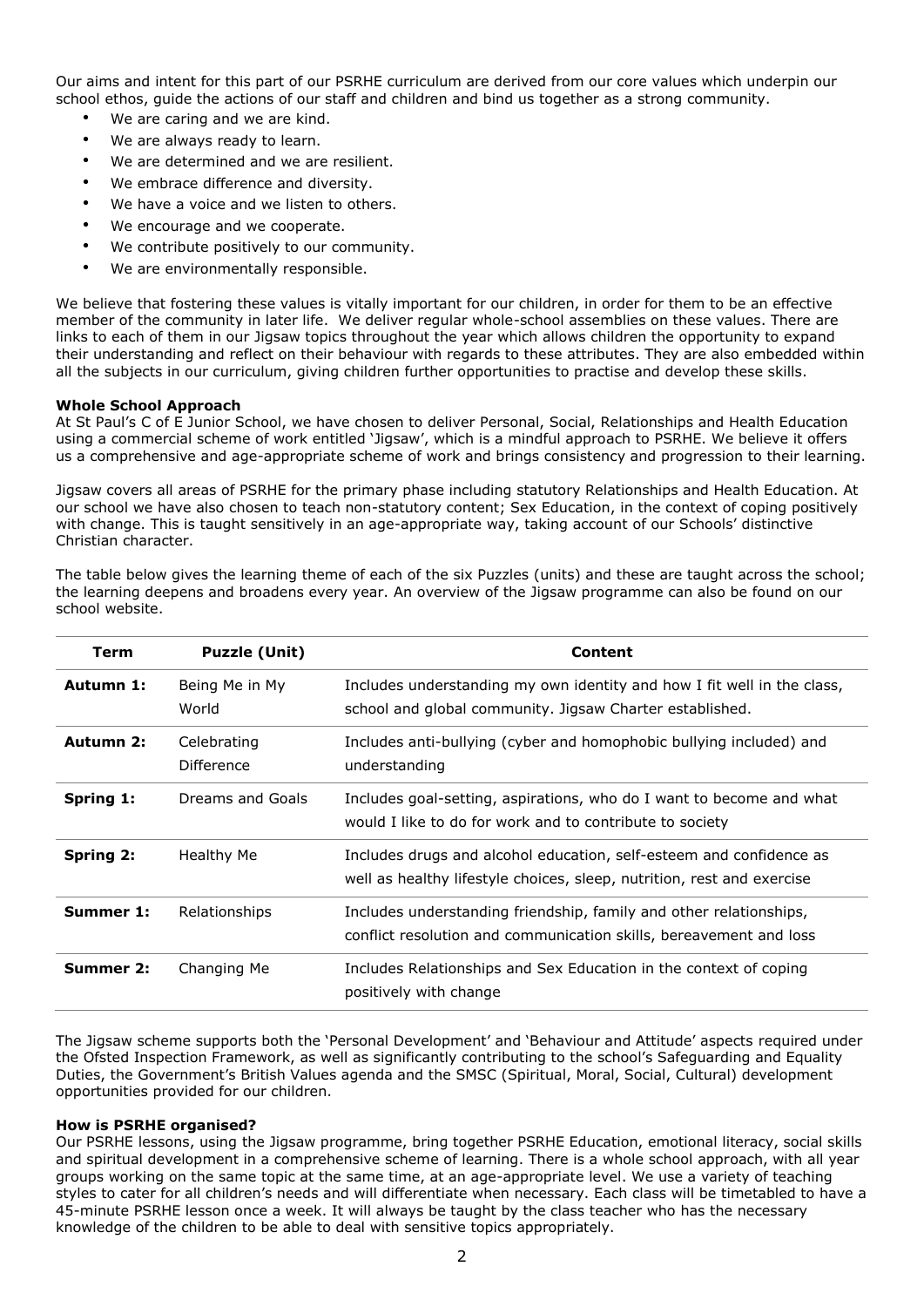These explicit lessons are reinforced and enhanced in a variety of ways: assemblies and collective worship, praise and reward system, Learning Charter, through relationships child to child, adult to child and adult to adult across the school. We aim to 'live' what is learnt and apply it to everyday situations in the school community.

At St Paul's C of E Junior School, our children's mental well-being is one of our priorities and we believe mindfulness is an important tool to teach children. In each lesson children have the chance to practise their mindfulness skills during the 'Calm Me' section; 'Pause Points' enable the children to learn to stop and consider their feelings at that moment. Mindfulness allows them to relax and calm their mind by being in the present moment and teaches them to regulate and manage their feelings and behaviour.

## **The Learning Environment**

It is vital that a safe and positive learning environment is established for PSRHE lessons based on trusting relationships between all members of the class, adults and children. To enable this, teachers will agree on 'ground rules' with their class at the start of the year and they will be reinforced at the beginning of each lesson. Every class will include the following aspects in their Jigsaw charter:

- We take turns to speak
- We use kind and positive words
- We listen to each other
- We have the right to pass
- We only use names when giving compliments or when being positive
- We respect each other's privacy (confidentiality)

#### **Safeguarding**

Teachers are aware that, sometimes during PSRHE lessons, disclosures may be made. If this occurs, they will follow our safeguarding and confidentiality procedures immediately. Sometimes it may be clear that children need time to talk one-to-one after the lesson, and if so, teachers will make sure this happens.

#### **Relationships and Sex Education**

"In primary schools, we want the subjects to put in place the key building blocks of healthy, respectful relationships, focusing on family and friendships, in all contexts, including online. This will sit alongside the essential understanding of how to be healthy." DfE Guidance 2019 p.4

The DfE statutory guidance for Relationships Education covers these elements: 'Families and people who care for me', 'Caring friendships', 'Respectful relationships', 'Online relationships', and 'Being safe'.

Most of these elements are taught under the 'Relationships' unit in Jigsaw however, some of these outcomes are taught elsewhere. This holistic approach ensures the learning is reinforced through the year and across the curriculum.

Our children are growing up in an increasingly complex world both on and offline: They are faced with a variety of messages about relationships that can be confusing. It is our job to teach children the facts at a point when they are emotionally ready and in an age appropriate way, with the content being carefully sequenced. In order to achieve this, content needs to be delivered through a 'drip approach'; small units of content delivered each year that builds on their learning bit by bit. We believe that it is our duty to lay the foundations for their future relationships and sex education so they will have a secure understanding about what healthy and respectful relationships are and they know how to be safe and healthy.

"Schools are free to determine how to deliver the content set out in the DfE guidance 2019 in the context of a broad and balanced curriculum. Effective teaching in these subjects will ensure that core knowledge is broken down into units of manageable size and communicated clearly to pupils, in a carefully sequenced way, within a planned programme of lessons." DfE Guidance p.8

Our PSRHE curriculum also supports our duty of safeguarding the children. We teach them necessary and ageappropriate skills and knowledge so they recognise when a relationship is not a positive one and who they can go to for support. Our content focuses on boundaries and privacy.

The table below shows specific Relationships and Sex Education content for each age group.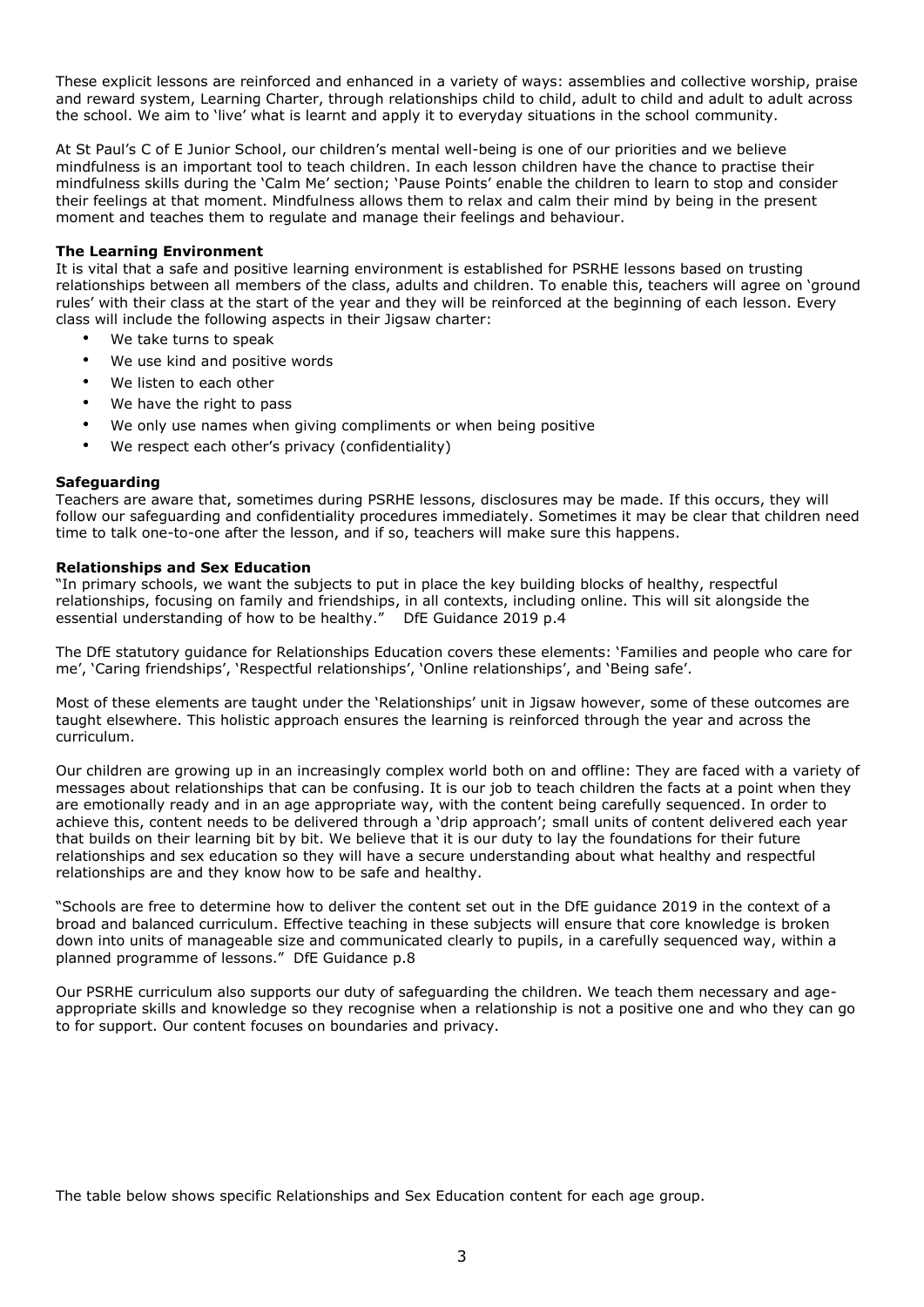| Ages<br>$7 - 8$<br>Y3   | Family roles and responsibilities; Friendship and negotiation; Keeping safe online and<br>who to go to for help; Being a global citizen; Being aware of how my choices affect<br>others; Awareness of how other children have different lives; Expressing appreciation<br>for family and friends; How babies grow; Outside body changes; Inside body changes<br>(using the correct names of sexual parts and introducing the word 'puberty') |
|-------------------------|----------------------------------------------------------------------------------------------------------------------------------------------------------------------------------------------------------------------------------------------------------------------------------------------------------------------------------------------------------------------------------------------------------------------------------------------|
| Ages<br>$8 - 9$<br>Y4   | Jealousy; Love and loss; Memories of loved ones; Getting on and Falling Out;<br>Girlfriends and boyfriends; Showing appreciation to people and animals; Having a<br>baby; Girls and puberty, including menstruation.                                                                                                                                                                                                                         |
| Ages<br>$9 - 10$<br>Y5. | Self-recognition and self-worth; Building self-esteem; Safer online communities;<br>Rights and responsibilities online; Online gaming and gambling; Reducing screen time;<br>Dangers of online grooming; SMARRT internet safety rules; Puberty for girls; Puberty<br>for boys; Conception (including IVF).                                                                                                                                   |
| Ages<br>$10 - 11$<br>Y6 | Mental health; Identifying mental health worries and sources of support; Love and<br>loss; Managing feelings; Power and control; Assertiveness; Technology safety; Take<br>responsibility with technology use; Body image; Puberty and feelings; Conception to<br>birth; Reflections about change; Physical attraction; Respect and consent;<br>Boyfriends/girlfriends; Sexting.                                                             |

In Year 3, our main focus is on relationships. We do not cover specific elements of Sex Education. However, in Lesson 3 and 4 of the 'Changing Me' unit, Year 3 will use the correct terminology for the male and female genitalia: testicles, penis, vagina.

Puberty is taught as a statutory requirement of Health Education and covered by our Jigsaw PSRHE Programme in the 'Changing Me' Puzzle (unit) from Year 3 onwards.

#### **Sex Education**

The DfE Guidance 2019 (p.23) recommends that all primary schools 'have a sex education programme tailored to the age and the physical and emotional maturity of the pupils. However, 'Sex Education is not compulsory in primary schools'. (p. 23)

Schools are to determine the content of sex education at primary school. Sex education 'should ensure that both boys and girls are prepared for the changes that adolescence brings and – drawing on knowledge of the human life cycle set out in the national curriculum for science - how a baby is conceived and born'.

At St Paul's C of E Junior School, we believe children should understand the facts about human reproduction before they leave primary school so have included these non-statutory aspects of Sex Education within our PSRHE and Science curriculum.

We define Sex Education as 'understanding human reproduction'. We intend to teach this in a sensitive and age appropriate way from Year 4 onwards through our Jigsaw 'Changing Me' units. This will also form part of the Year 5 Science curriculum, within the context of 'changes and reproduction', and as part of a focused unit on Relationships and Sex Education during the summer term.

The table below identifies specific lessons in which Sex Education is explicitly taught.

|     | Lesson                                                                                                                                                                                                                                    | Content                                                                                                                                                                                                                                              |
|-----|-------------------------------------------------------------------------------------------------------------------------------------------------------------------------------------------------------------------------------------------|------------------------------------------------------------------------------------------------------------------------------------------------------------------------------------------------------------------------------------------------------|
| Υ4  | Jigsaw - Changing Me:<br>Piece 1 'Unique Me'<br>Piece 2 'Having a baby'                                                                                                                                                                   | Some characteristics are genetic and passed on to a<br>child when the sperm meets the egg at conception;<br>Using story script to tell the story of the sperm meeting<br>the egg; Showing an animation of the Female<br>Reproductive System.         |
| Y5. | Content within Year 5 RSHE unit for<br>summer term incl.<br>Changing Me: Piece 2 'Puberty<br>$\bullet$<br>for Girls'<br>Science: Lesson 2 'Changes and<br>$\bullet$<br>Reproduction'<br>Changing Me: Piece 4<br>$\bullet$<br>'Conception' | Revisiting conception and the Female Reproductive<br>System; How a new life is made; Showing slides and<br>animations explaining sexual reproduction and sexual<br>intercourse; including: egg donation, IVF, surrogacy,<br>artificial insemination. |
| Y6  | Changing Me: Piece 4 'Babies -<br>Conception to Birth'                                                                                                                                                                                    | Development from conception to birth; Thoughts and<br>feelings about the process by which new life is formed.                                                                                                                                        |

#### **Working with Parents**

"Parents have the right to request that their child be withdrawn from some or all of sex education delivered as part of statutory Relationships and Sex Education." DfE Guidance p.17

We respect that parents have the right to withdraw their children from Sex Education except for those parts included in statutory Science National Curriculum and the elements included within statutory Relationships and Health Education. However, parents cannot withdraw from any aspect of Relationships Education or Health Education. Those parents wishing to exercise their right to withdraw their child from PSRHE and Science lessons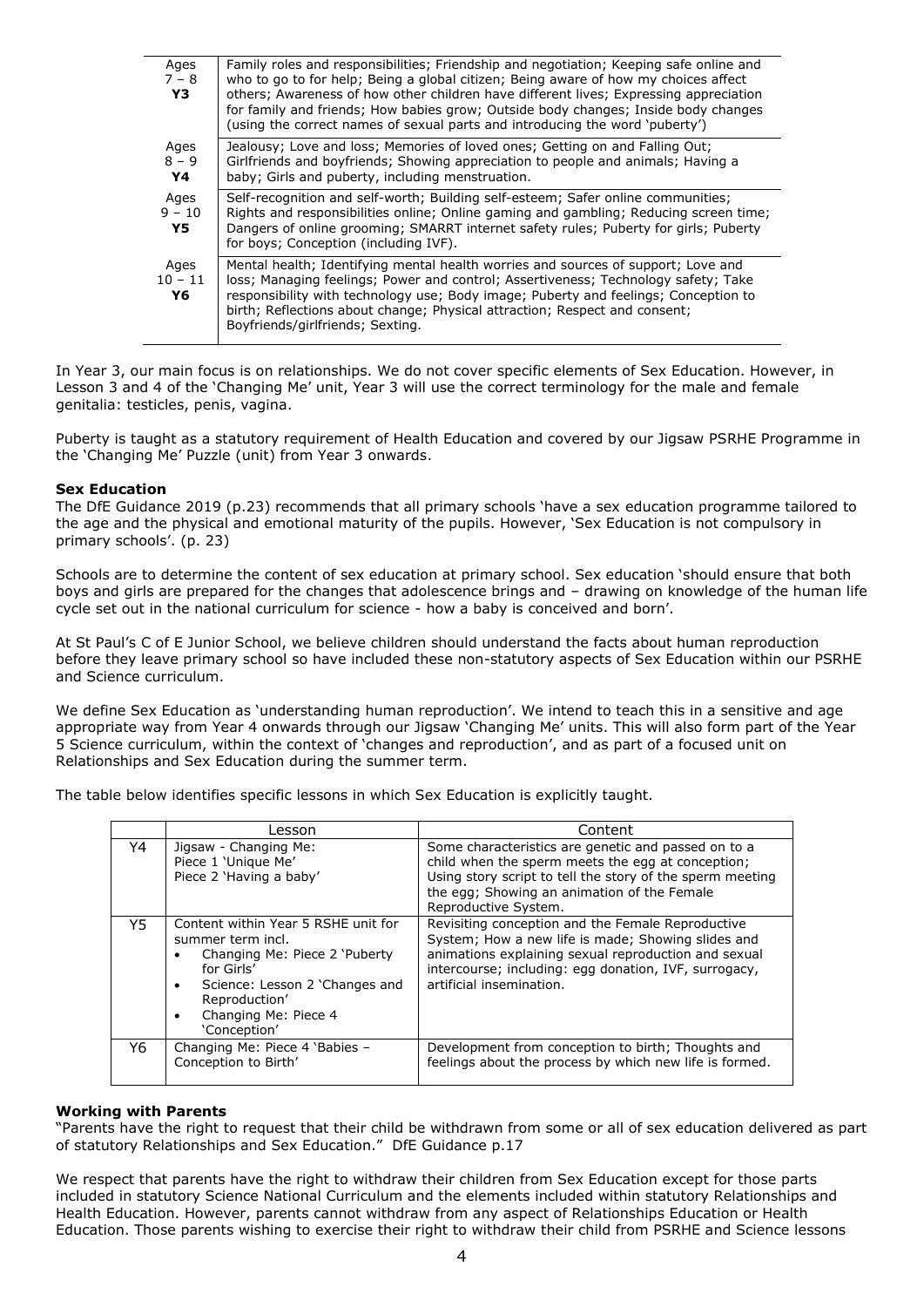that explicitly teach Sex Education will be invited to speak to the Headteacher who will explore any concerns and discuss any impact that withdrawal may have on the child.

## **Health Education**

The DfE statutory guidance for Health Education covers these elements: 'Mental wellbeing', 'Internet safety and harms', Physical health and fitness', Healthy eating', 'Drugs, alcohol and tobacco', 'Health and prevention', 'Basic First Aid', 'Changing adolescent body'. Most of these elements are taught under the 'Healthy Me' unit however some of the outcomes are taught elsewhere and elements of emotional and mental health are nurtured every lesson.

The grid below shows specific Health Education content, taught under the 'Healthy Me' and 'Changing Me' units, for each year group.

| Ages<br>$7 - 8$<br>Y3 | Exercise; Fitness challenges; Food labelling and healthy swaps; Attitudes towards<br>drugs; Keeping safe and why it's important - online and offline scenarios; Respect for<br>myself and others; Healthy and safe choices; Outside body changes; Inside body<br>changes. |
|-----------------------|---------------------------------------------------------------------------------------------------------------------------------------------------------------------------------------------------------------------------------------------------------------------------|
| Ages<br>$8 - 9$<br>Y4 | Healthier friendships; Group dynamics; Smoking; Alcohol; Assertiveness; Peer<br>pressure; Celebrating inner strength; Girls and puberty, including menstruation.                                                                                                          |
| Ages                  | Smoking, including vaping; Alcohol; Alcohol and anti-social behaviour; Emergency aid;                                                                                                                                                                                     |
| $9 - 10$              | Body image; Relationships with food; Healthy choices; Motivation and behaviour;                                                                                                                                                                                           |
| Y5                    | Puberty for girls; Puberty for boys.                                                                                                                                                                                                                                      |
| Ages                  | Taking personal responsibility; How substances affect the body; Exploitation, including                                                                                                                                                                                   |
| $10 - 11$             | 'county lines' and gang culture; Emotional and mental health; Managing stress; Self-                                                                                                                                                                                      |
| Y6                    | image; Body image; Puberty and feelings.                                                                                                                                                                                                                                  |

# **Sensitive Issues and Difficult Questions**

It is likely that during lessons sensitive issues will arise. Teachers will always handle personal issues brought up by the lesson content sensitively and if disclosures are made will deal with these appropriately and follow our safeguarding procedures if necessary. Teachers will ensure that topics are taught without bias and that they are presented using a variety of views and beliefs.

Teachers will deal with difficult questions in the following ways:

- Their answers will be age-appropriate and guided by the lesson content
- They will keep their answers simple and factual
- They will not show any feelings of shock or amusement but will model sensible behaviour
- Questions do not have to be answered immediately, they can be addressed individually after the lesson

#### **Wider Curriculum**

PSRHE is not a subject where learning only happens in the classroom. It is important for children to have the opportunity to practise their learning in everyday situations. Therefore, our wider curriculum is also a vital part of children's learning because it allows the explicit lessons to be reinforced and enhanced. Included in our wider curriculum is:

- Being a member of the School Council
- Taking part in performances
- Our whole school ethos
- Staff as appropriate role models
- **Assemblies**
- Supporting a charity
- Attending Forest School
- Our reward systems including House Points and Golden Certificates
- Theme days or weeks e.g. Anti-bullying Week and Internet Safety Week

#### **Equality**

In line with the Equality Act 2010, teachers ensure that PSRHE topics are taught in an unbiased way and are inclusive of all children. Our lessons promote equality and understanding, and we regularly celebrate the diversity of our school community. Staff will tackle any prejudices that occur immediately and sensitively and will challenge stereotypes. All forms of bullying and discrimination based on a child or family's gender, race, religion or belief, disability or sexual orientation will not be tolerated.

The DfE Guidance 2019 (p. 15) states, "Schools should ensure that the needs of all pupils are appropriately met, and that all pupils understand the importance of equality and respect. Schools must ensure they comply with the relevant provisions of the Equality Act 2010 under which sexual orientation and gender reassignment are amongst the protected characteristics.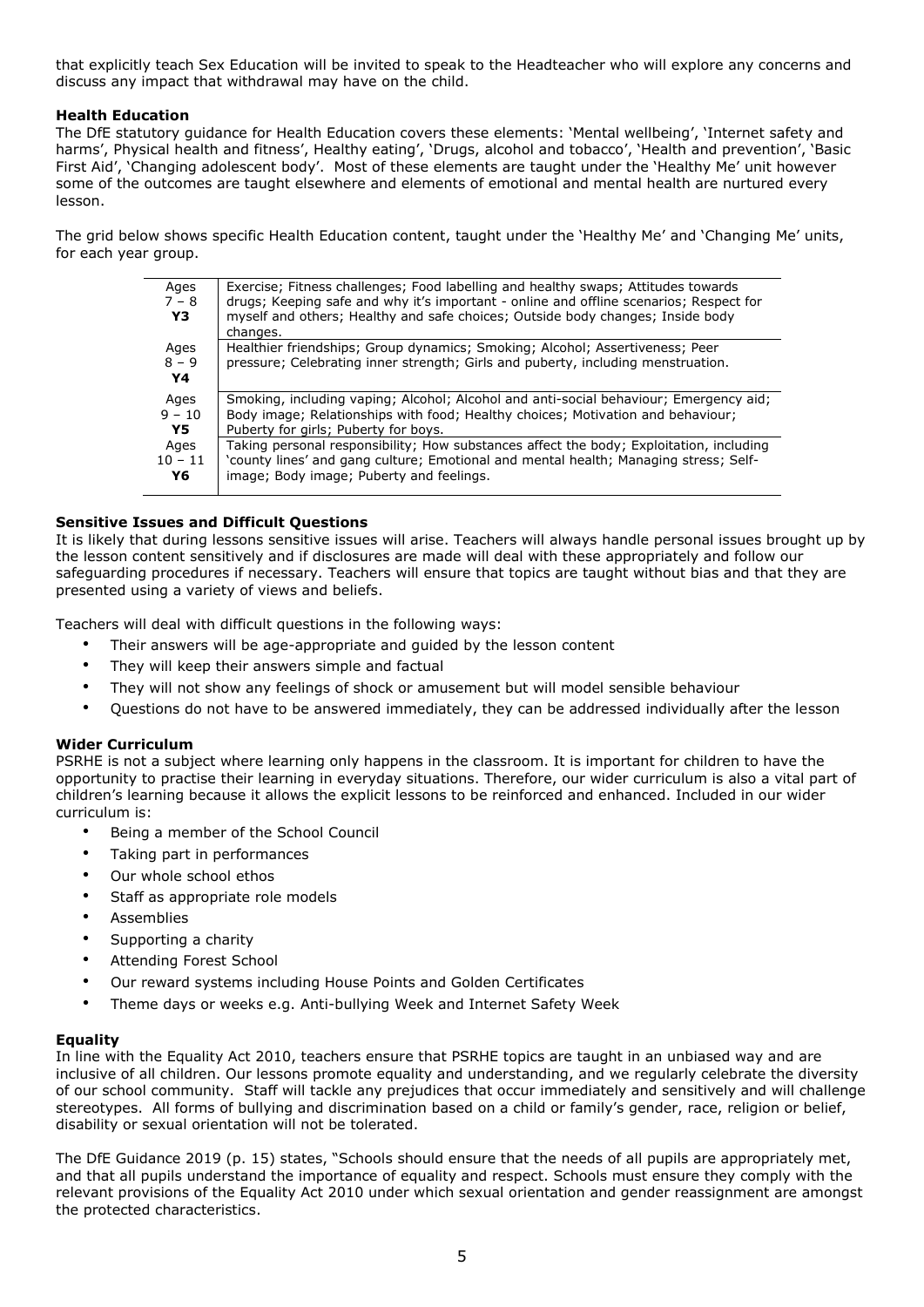At the point at which schools consider it appropriate to teach their pupils about LGBT (Lesbian, Gay, Bisexual, Transgender), they should ensure this content is fully integrated into their programmes of study for this area of the curriculum rather than delivered as a stand-alone unit or lesson. Schools are free to determine how they do this, and we expect all pupils to have been taught LGBT content at a timely point as part of this area of the curriculum".

This can also have an impact on any anti-bullying policies in regard to these characteristics being the reason for the issue. The Church of England document "Valuing all God's Children", 2019, states:

"*Schools should ensure that they have clear anti-bullying policies on preventing and tackling homophobic, biphobic and transphobic behaviour and language and that these policies are known and understood by all members of the school community. School leaders should present a clear message that HBT bullying will not be tolerated and that there can be no justification for this negative behaviour based on the Christian faith or the Bible. Schools should ensure that pupils understand how to report incidents. Pupils should be confident that if they report bullying it will be taken seriously."*

## It also asserts:

*"Central to Christian theology is the truth that every single one of us is made in the image of God. Every one of us is loved unconditionally by God. We must avoid, at all costs, diminishing the dignity of any individual to a stereotype or a problem. Church of England schools offer a community where everyone is a person known and loved by God, supported to know their intrinsic value" (page 1)*

*"Opportunities to discuss issues to do with self-esteem, identity and bullying, including HBT (homophobic, biphobic and transphobic) bullying, should be included in physical, social, health and economic education or citizenship programmes. The curriculum should offer opportunities for pupils to learn to value themselves and their bodies. Relationships and sex education should take LGBT people into account." (Page 6)*

At St Paul's School we promote respect for all and value every individual child. We also respect the right of our children, their families and our staff, to hold beliefs, religious or otherwise, and understand that sometimes these may be in tension with our approach to some aspects of Relationships, Health and Sex Education. For further explanation as to how we approach LGBT relationships in the PSHE (RSHE) Programme please see: 'Including and valuing all children. What does Jigsaw teach about LGBTQ relationships?' on the school website.

## **Monitoring and Review**

The Learning and Teaching Committee of the governing body monitors this policy on an annual basis. This committee reports its findings and recommendations to the full governing body, as necessary, if the policy needs modification. The Learning and Teaching Committee gives serious consideration to any comments from parents about the PSRHE programme, and makes a record of all such comments. Governors scrutinise and ratify teaching materials to check they are in accordance with the school's ethos.

Governors will also make sure that:

- all pupils make progress in achieving the expected educational outcomes;
- the subjects are well led, effectively managed and well planned;
- the quality of provision is subject to regular and effective self-evaluation;
- teaching is delivered in ways that are accessible to all pupils with SEND;

• clear information is provided for parents on the subject content and the right to request that their child is withdrawn; and,

• the subjects are resourced, staffed and timetabled in a way that ensures that the school can fulfil its legal obligations.

# **This PSRHE policy is informed by:**

- DfE statutory guidance on Relationships and Health Education (2019)
- Keeping Children Safe in Education (statutory guidance)
- Respectful School Communities: Self Review and Signposting Tool (a tool to support a whole school approach that promotes respect and discipline)
- Behaviour and Discipline in Schools (advice for schools, including advice for appropriate behaviour between pupils)
- Equality Act 2010 and schools
- SEND code of practice: 0 to 25 years (statutory quidance)
- Alternative Provision (statutory guidance)
- Mental Health and Behaviour in Schools (advice for schools)
- Preventing and Tackling Bullying (advice for schools, including advice on cyberbullying)
- Sexual violence and sexual harassment between children in schools (advice for schools)
- The Equality and Human Rights Commission Advice and Guidance (provides advice on avoiding discrimination in a variety of educational contexts)
- Promoting Fundamental British Values as part of SMSC in schools (guidance for maintained schools on promoting basic important British values as part of pupils' spiritual, moral, social and cultural (SMSC)